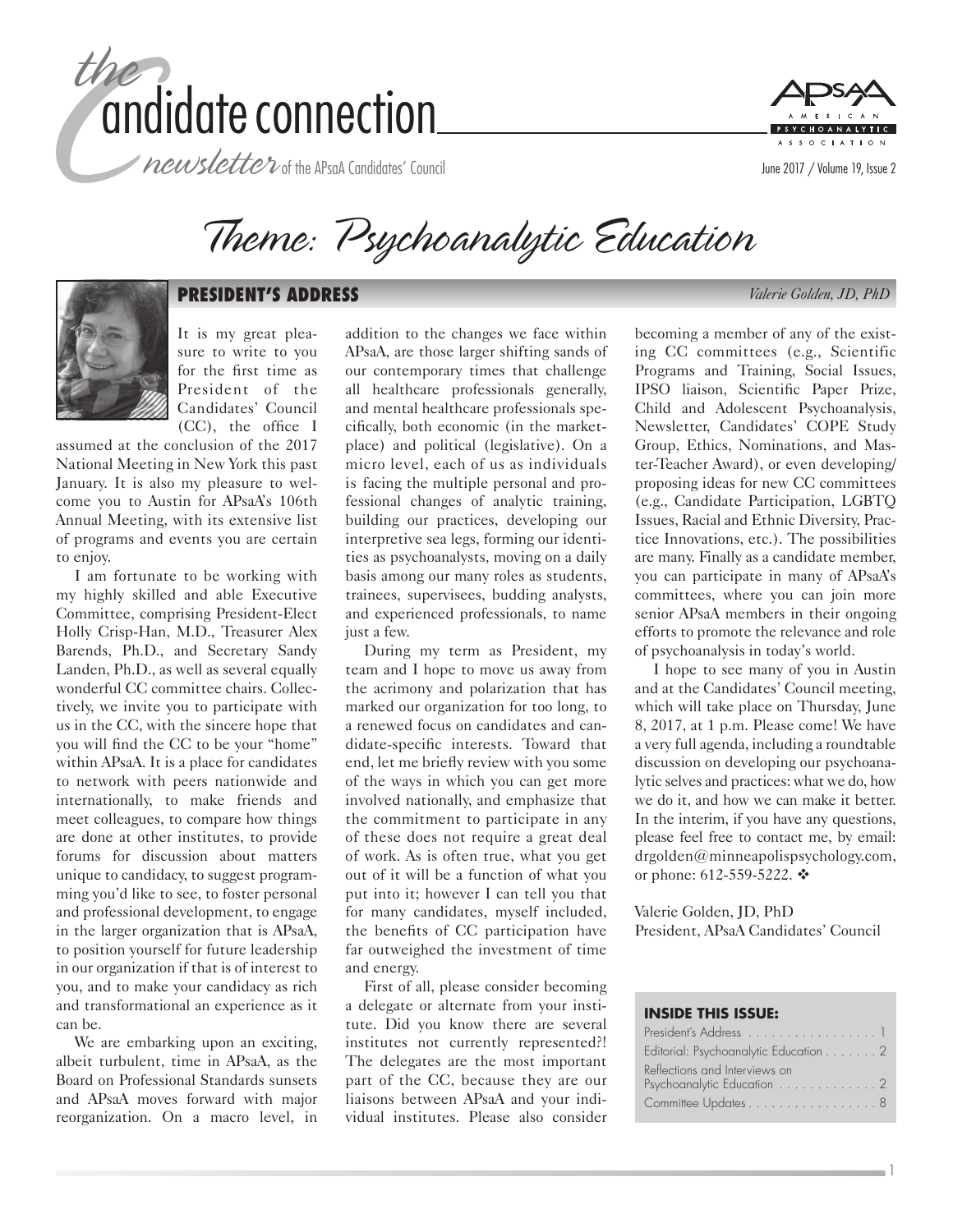

### **Psychoanalytic Education**

We close our final issue on the question of psychoanalytic education: a topic which concerns all candidates, and those that have already graduated. How do we teach psychoanalysts? And how do we learn as psychoanalysts? Psychoanalysis stresses the idea of one case at a time, should our education be the same? In this issue we have essays by two candidates from different institutes that share their thoughts and experiences with psychoanalysis. We have also interviewed Dr. Gohar Homayounpour, a Psychoanalyst practicing in Tehran. As has been our goals since we took on the role of editors of the *Candidate Connection* two years ago, we want to stress the need to

## **EDITORIAL** *Danielle Dronet, MSW, LISW-S & Valentino Luca Zullo, MA, MSSA Co-Editors, The Candidate Connection*

embrace culture, and embrace new versions of psychoanalysis. Part of our education through this editorship has been about listening to psychoanalysis in different ways, from different vantage points, and seeing it in new ways. And we hoped to have shared these many key ideas with other candidates through our editorial efforts.

As we began our tenure as editors, we asserted the need for psychoanalysis to find ways to engage the community. There are educational institutions beyond our own Institutes where we can celebrate, and disseminate psychoanalytic thought including public libraries, community centers and universities. We need to be more engaged in community mental health practice and other forms of outreach. Psychoanalysis can breathe and live outside of our Institutes and it is a disservice not to share our collective knowledge. Considering the current political state of the United States as well as many other countries we all know that psychoanalysis can offer much as a form of resistance through insight. We hope that we are indeed stronger together and can work within our communities to make a difference. Our focus should be not only one case at a time, but hopefully soon, one community at a time.  $\mathbf{\hat{v}}$ 

#### APsaA Candidates' Council

Valerie Golden, JD, PhD, *President* Holly Crisp-Han, MD, *President-elect* Sandy Landen, PhD, *Secretary* Alex Barends, PhD, *Treasurer*

The Candidate Connection Newsletter of the APsaA Candidates' Council Danielle Dronet, MSW, LISW-S, *Co-Editor* Valentino Luca Zullo, MA, MSSA, *Co-Editor*

*(A complete list of CC Committees can be found on the Candidate Members Information Page located in the members section of apsa.org)*

## **REFLECTIONS AND INTERVIEWS ON PSYCHOANALYTIC EDUCATION**



## **Interview with Dr. Gohar Homayounpour**

*Gohar Homayounpour, PsyD, is a practicing psychoanalyst in Tehran. She trains and supervises the psychoanalysts of the Freudian Group of Tehran and is Lecturer of Psychology at Shahid Besheti University Tehran.*

**Valentino Zullo:** As we begin can you tell us a little bit about yourself? How did you

become interested in psychoanalysis? Tell us a little about your training.

**Dr. Homayounpour:** I read *The Interpretation of Dreams* when I was 13 and I fell in love with Freud. I did my undergraduate degree in psychology in Canada at Queen's University, but my desire was always to get to psychoanalysis via different routes. I got my psychoanalytic training and a PsyD in Psychoanalysis, which is a clinical doctorate in psychoanalysis from the Boston Graduate School of Psychoanalysis. Then I received extra training, analysis and supervision to become a member of APsaA and the IPA.

**Zullo:** After your training you went to Iran. Can you tell us about your Society in Iran?

**Homayounpour:** We do not have an Institute in Iran it is a Society, we never had a psychoanalytic institute in Iran even before the revolution. At the Freudian Group of Tehran we do not have an affiliation with the Iranian government, nor with any universities or an international organization. As such we are not able to offer our students and candidates a degree or certificate, but this is the beauty of it. We have over 200 students because of a pure desire for psychoanalysis. The students come to us because they wish to learn about psychoanalysis, this is one of the most delightful parts of doing psychoanalysis in Iran. It is purely out of desire, and it is such a luxury and delight.

**Zullo:** One of the great critiques of American psychoanalysis for so long has been its rigidity. It must be so fun to work with psychoanalysis and not worry about following "rules" that define analysis.

**Homayounpour:** Well, I think rules are important especially in a pioneering situation that we have in Iran, rules in the sense of a paternal function not rigidity and authoritarianism, but authority. Fred Busch has a great article on the distinction between the two. Sometimes authority is there to take care of you, to allow you to become a playful, autonomous, poetic subject away from the chaos and "infantilism" that at times one can observe within contemporary psychoanalysis.

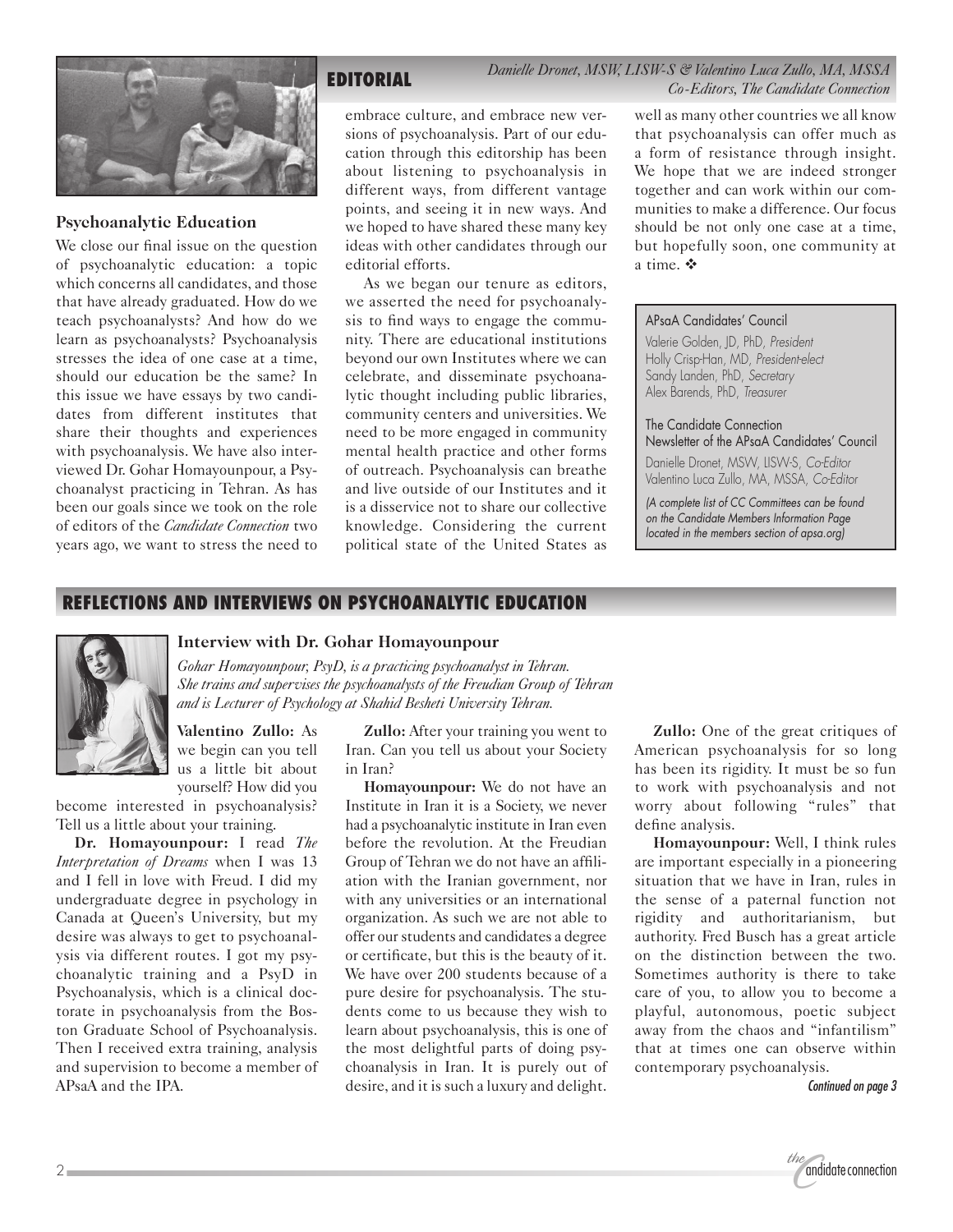## Interview with Dr. Gohar Homayounpour *continued from page 2*

Having said that, one of the most exciting things about doing psychoanalysis in Tehran is because it becomes subversive there. You get to practice it in its subversive, revolutionary and marginalized format. I believe it is not psychoanalysis anymore if it is not subversive and if it becomes mainstream discourse. My understanding, my very limited understanding of American psychoanalysis is that it has become at times mainstream as it tries to assert a credibility. For example, I heard about an Institute where they were not getting enough candidates, so they hired a publicist. The publicist asked, what is your brand? If you want to go through that business model, you have to make it customer friendly. It works against psychoanalysis, because it takes away everything that is seductive about this "lover's discourse" of psychoanalysis.

For example, I often find a foreclosure of sexuality within contemporary psychoanalytic discourse. "Has Sexuality anything to do with Psychoanalysis"? I often refer to this Andre Green paper, I wrote a funny response to Green elaborating upon the fact that I have found sexuality in Tehran in my patients! Since my return to Iran my couch has been full of hysterics and more traditional kind of neurotic patients, certainly this does not imply that neurotic symptoms or hysteria do not exist in the United States, but it seems the fashionable type of patients are those with Borderline Personality Disorder, Bipolar Disorder, and more primitive diagnoses. In a sense there is a more of a focus on aggression than sexuality. There seems to be a trend towards an omission of sexuality, unconscious phantasy, and everything that is subversive about psychoanalysis. What I love about psychoanalysis it's subversive nature, we take one case at a time: one man at a time, and one woman at a time.

**Zullo:** This is what I love about your book. I love the fact that you wrote a memoir. This is another example of that idea: one case at a time, one life at a time, one woman at a time. And one by one these stories start to build. I think of Azar Nafisi's memoir, *Reading Lolita in* 

*Tehran*, and Marjane Satrapi's graphic narrative, *Persepolis*. By reading one story at a time, we start to get a larger picture of Iran and the lives of people in Iran. It reminds me as Satrapi says in an interview if we can recognize that Iranians "are human beings like us, might fall in love and even die of love" then it is a little more complicated.

**Homayounpour:** That reminds me of when I say that "pain is pain" in the book. Too often within psychoanalysis and outside of it, we say "this culture is different," for example Iranians are so different adhering to a culturally relativist position, which is in my view paradoxically promoting a politics of sameness and not of difference.

Surely we do not want to deny cultural differences, but instead of transplanting psychoanalysis into different geographies we "put it to work" within different cultures. This is the role of the IPA group, Geographies of psychoanalysis. Within this view there will be a dialectical tension within psychoanalysis and these new geographies. What we learn is that psychoanalysis will be deterritorialized and will change along with what we bring to it. As long as we have humans, we have language, and inevitably an unconscious. We all share the wounds of the human condition. It is important to be suspicious of binaries, East and West, Iran and America, *Continued on page 4*

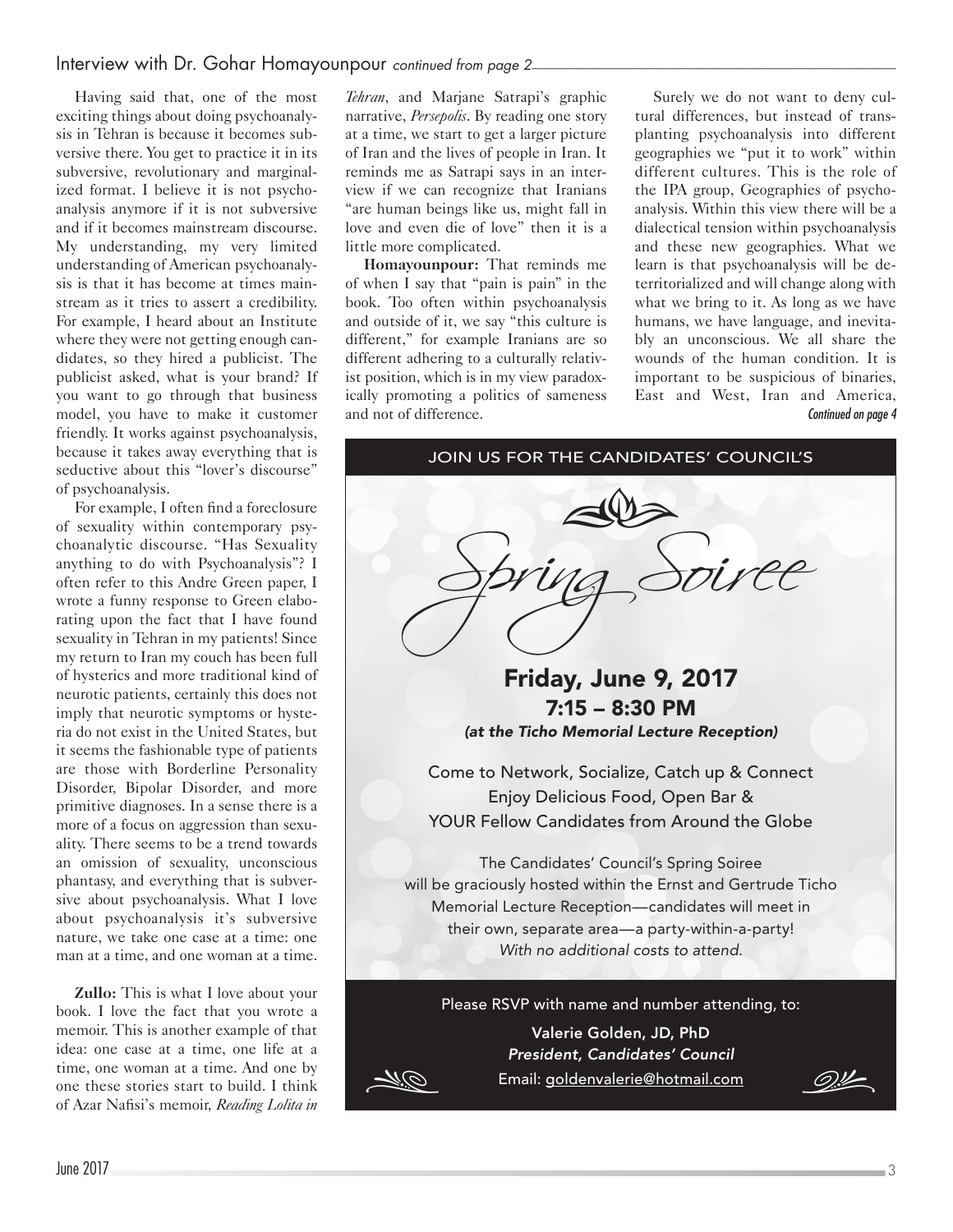Cultural and Universal. The minute we make binaries, as we know well in psychoanalysis, we are splitting a part of ourselves, which will somehow come back to haunt us.

**Zullo:** Let's shift the conversation to your book, *Doing Psychoanalysis in Tehran*. Can you tell us about the title, is it a homage to other memoirists like Azar Nafisi, and her book *Reading Lolita in Tehran*?

**Homayounpour:** I certainly have a great appreciation for Nafisi, but I was not thinking of her when I wrote the book, not consciously at least. I was doing Psychoanalysis in Tehran; I just said what I was doing.

**Zullo:** Alright, because of course, immediately after I see the title I think of Nafisi and I definitely read your book with Nafisi in mind.

Can you tell us about the impetus for creating the book? What did you want to accomplish?

**Homayounpour:** I wrote the book because I was in pain. I wrote the book to work through and elaborate my turbulent re-turn to Iran. I wrote the book because I just had to write it.

The book is in the format of a psychoanalytic session, and it has this free associative autobiographical format. I attempted to introduce this new genre, that was my wish in any case. As I say in the book, there is a great value to writing scientific papers, but you really come face to face with yourself when you are writing in the format of a novel as Julia Kristeva reminds us. This was my desire, to write in the format of a novel. As Milan Kundera tells us, the art of the novel is different than just storytelling. It has to say something new about human condition.

**Zullo:** The questions you described being asked in the book were so shocking to me. For example, do Iranians go through the Oedipus Complex?

**Homayounpour:** Or do they free associate? I like to be provocative and say maybe it is not about whether psychoanalysis can be used in Iran, but maybe psychoanalysis is not Iranian enough these days.

**Zullo:** Right! It is incredible to imagine that you are asked these questions, and by analysts no less, but it is true of many in the U.S. We imagine that Iranians cannot free associate despite our obsessions with the East, and the magic of the East, and yet we also fantasize that Iranians cannot imagine.

**Homayounpour:** This is the "Orientalism" that Edward Said speaks about. As you know, today, there is a heightened obsession with the Middle East, and for anything about Iran and from Iran. I have playfully termed this obsession with art from Iran, "terrorist art." Of course I'm generalizing, but in the visual art scene, a large array of Persian delights are being produced: women in black chadors, Persian calligraphy. These objects are sold at high prices in international markets without a critical gaze. I take Said a step further and say this produces a hyperorientalism. We also have to remember that the Oriental subject is as much a participant as the person gazing. There is a lot of neurotic gain. It is not just that the orientalist Orientalizes, there is mutual participation from both of our fallen subjects.

We have to come face to face with our ordinariness, in order to start a new discourse away from Orientalism, within the playground of monsters towards a politics of difference.

Often within Iranian cinema we see a very different phenomenon that does not reproduce this hyper-Orientalism. There has been a marvelous cinematic genre that has emerged that does not adhere to the seduction of orientalism. A good research question might be, why we can do this in our cinema but has not generally happened in the domain of visual arts?

**Zullo:** I would just add that this might be true of images that as you say we are not critical about because stories like that of Satrapi I think avoid hyper-Orientalism and tell true stories such as those in films such as Asghar Farhadi's *A Separation or The Salesman*.

**Homayounpour:** There is a specific frame you have to follow for it be accepted and rewarded as terrorist art. If you are against this you are not fulfilling the desire of the Orientalist. I often feel that when I am invited to give talks people are disappointed at some level. For example, the cliché is that Iranian women are oppressed, this is how they are identified and categorized, and in a sense politicized.

Certainly we can all agree that there are certain laws in Iran that are against women. But in my clinical experience in the last 12 years of seeing patients in Iran, I can assure you that often within the family dynamics and the language of the psyche, there is a matriarchy. One of extremely powerful and castrating women, often stuck in imprisoning dyadic relationships with their children, where the men are castrated and excluded to a large extent. I was astonished at the insignificance of "fathers" within the discourse of many Iranian women on the couch. It seems that for many Iranian girls the object of desire remains the mother, which brings up homosexual anxieties that gets expressed in a defensive reaction-formation, leading to a great deal of destructivity in the psychic representations of envy, hate, paranoia, jealousy and at times a hypersexual behavior.

Often people are disappointed when you do not reproduce their familiar already formed narratives, many do not want to talk about unconscious phantasy. Nobody is supposed to feel uncomfortable. But if you are dealing with unconscious phantasy, we have to remember what Freud said, that if one day that we are talking about psychoanalysis, and we do not get hostile reactions to it, then we are not explaining it well enough.

**Zullo:** Along those lines, one of our instructors at the Cleveland Psychoanalytic Center was speaking the other day, and she said that when she reads cases, she has seen less and less dreams in the last couple of decades. She said there is case after case where there is no description of dreams. I think this speaks to what you were saying regarding cleaning up psychoanalysis, not seeing the monsters.

**Homayounpour:** Could we go so far as to say that we have forgotten how to dream?

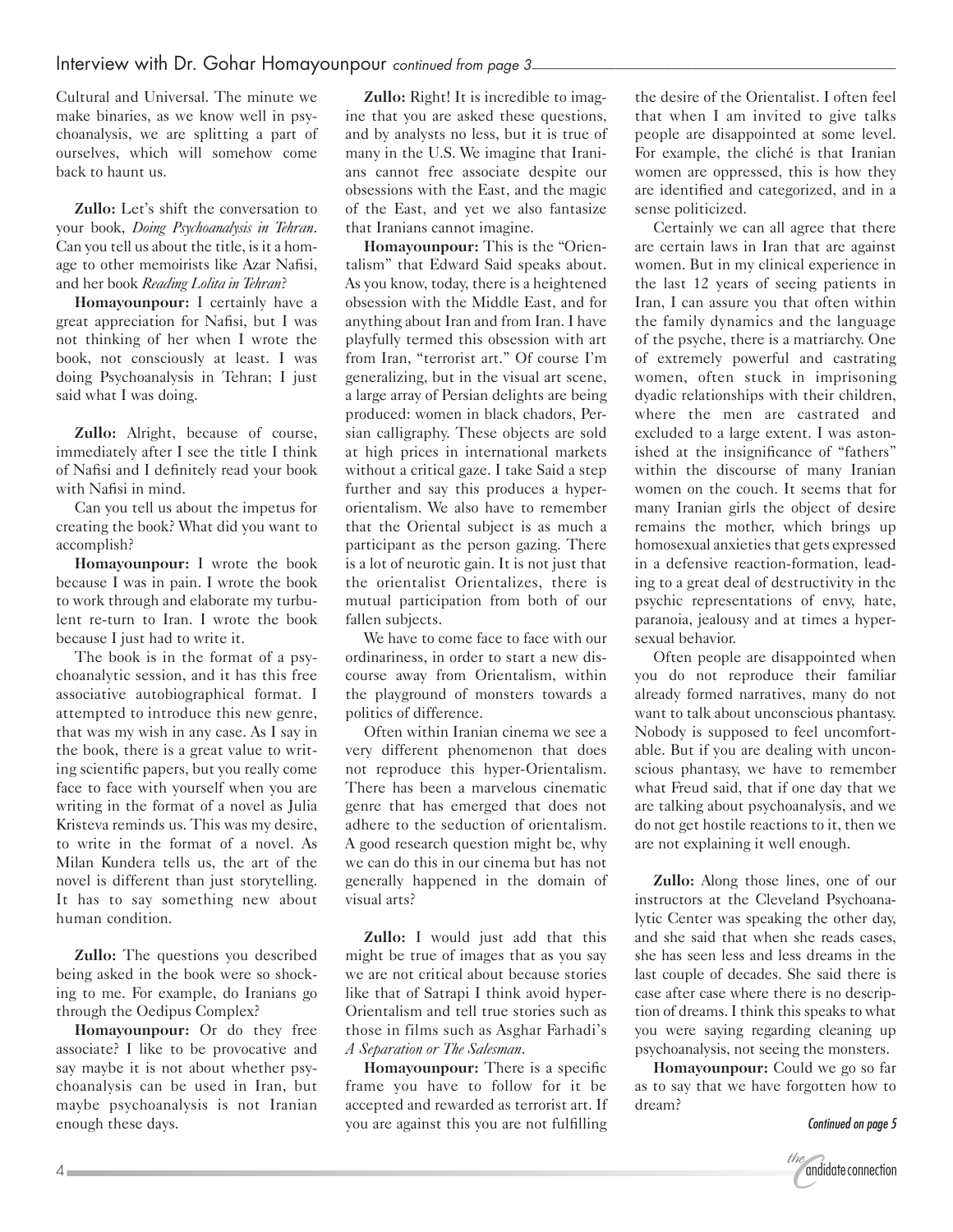## Interview with Dr. Gohar Homayounpour *continued from page 4*

**Zullo:** Right, because the analysand dreams because the analyst is interested in dreams. Why would the candidate or the patient want to learn how to dream if the analyst doesn't?

**Homayounpour:** Maybe this is what you were referring to in the beginning when you spoke about rigidity?

I think this is also along the lines of what we were speaking about earlier. Stefano Bolognini discusses the difference between empathy and the "empathisma" which is being promoted. We are told empathy is a method: be empathic with your patients. As there is a conscious operation going on here and we have to make sure to be empathic. Bolognini says empathy is an event not a method. We have to also give interpretations where things will be uncomfortable. I do not mean to make people feel uncomfortable on purpose. This process, discourse, encounter is uncomfortable if we are dealing with the Unconscious.

I want to use Facebook as a metaphor to show how we are getting away from darkness, dreams and monsters. Everything is so concrete. Either I like it or not like it. My friend and I talked about proposing an "ambivalent box". Now with Facebook we do not want to be like grandparents about it and say that "look at how bad everything is now." Still, Facebook is too simplistic and concrete, while promoting an obsession with images and a fake transparency that is very much within the problematic of the spirit of our times.

**Zullo:** When we "like" something on Facebook or "not like" it we do not sit with it long enough. My mentor and dissertation adviser, Dr. Vera J. Camden is writing a book on *The Uses of Literature*. She turns to literature because of its ability to inform psychoanalysis as it once informed Freud. She sits with the works of great literature, as she sits with her patients. In many ways there is a



Fri., June 9, at 1:30 PM

Candidates' Council Psychoanalytic Paper Prize & Writing Workshop. Fri., June 9, at 3:45 PM

# **Fun Social Events Scheduled:**

## Opening Night Party.

Thurs., June 8, at 7:00 PM,

*complimentary* Two-Step Lesson with Beth Coffey and Music by Weldon Henson and his band.

Candidates Spring Soiree. Fri., June 9, at 7:15 PM, at Ticho Lecture Reception.

Dinner and Music at Cooper's. Sat., June 10, at 7:30 PM, a BBQ dinner and music by a great local artist (reservations are \$35 to attend).

Exhibitor Breakfast for all Participants. Sun., June 11, at 8:00 AM, enjoy a coffee and *complimentary* continental breakfast.

*Visit: [www.apsa.org/content/106th-annual-meeting](http://www.apsa.org/content/106th-annual-meeting)*

APSA #ANNUAL<br><del>MIRINI</del> #ANNEETING Austin Hilton Hotel | Austin | June 9-11, 2017 *Oilelcome* ►HISTORIC→ LIVE MUSIC CAPITAL American Psychoanalytic Association 106th ANNUAL MEETING

connection I think to the Facebook discussion because with a work of literature, if you read it, sit with it long enough, you will find these monsters you are talking about. Facebook, while I think has many benefits, does not allow us to sit long enough to see the monsters. We just scroll through.

**Homayounpour:** I think we can only be flexible, playful, poetic and curative psychoanalysts if we have entered a triangular discourse and into the symbolic. You are absolutely correct very close to what your mentor elaborates about sitting with works of literature, where we do not foreclose unconscious phantasy and sexuality. We have to sit with Freud, listen to Freud, and also know him well enough to critique him.

We cannot fall into these binaries. The people who accuse Freud of being inflexible, they are not flexible in their own practice. I don't want to idealize Freud, but I think we should read Freud and know him well. There is such a rich and impressive numbers of psychoanalytic thinkers and literature after Freud, but why is there at times a wish to get rid of the name of the father within psychoanalysis?

**Zullo:** I have one question I want to ask as we end, what would you like candidates to learn? What do you think they should be learning?

**Homayounpour:** I want candidates to stick to the subversiveness of psychoanalysis. I think that might not be so easy these days, but that is what I would like to communicate. Let's not brand psychoanalysis, become mainstream, go with the movements and the fads of the time: medicalizing, quick fixes, evidence-based. Let's keep our analytic minds at work and put it to work with a critical subversive psychoanalysis that is carnivalesque and full of monsters. Laplanche talks about how psychoanalysis is bound to centerize itself, but we have to be aware of that, and we have to work toward de-centering it over and over again. The candidates are the future of psychoanalysis, and I think psychoanalysis will lose all possibilities of bearing children if it loses its subversiveness, and its ability to dream.  $\mathbf{\hat{*}}$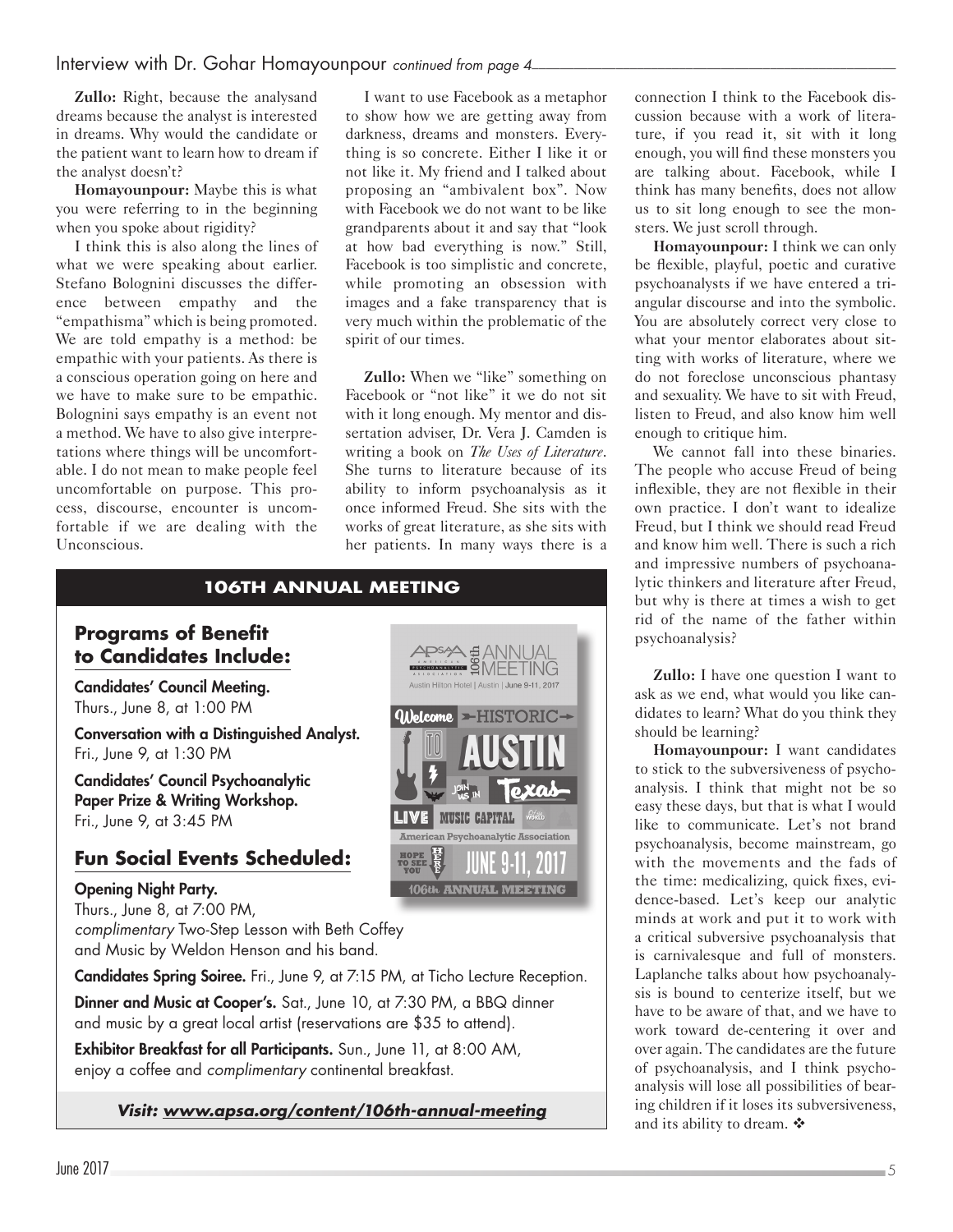#### **"There are no secret teachings, only secret ears" (Buddhist saying)**

*By Noemi Molina, PhD*

An institution is a complex organization in which various orders of reality take place. Among these orders of reality, we find the psychic reality that is formed in the institution and the psychic functions with which it fulfills, such as satisfaction of unconscious desires, identifications, ideals, narcissistic reinforcement, etc. Castroriadis (1988) says that a society cannot exist without institutions, without a law. He asks,

… what does 'autonomy' signify? Autos: oneself; nomos: law. The person who gives him- or herself his or her own laws is autonomous. (Not: the person who does whatever comes into his or her head, but rather: the person who gives him- or herself laws.) Now, this is immensely difficult. …In the Ancient Greek, the word *nomos* is that which is particular to each society or to each ethnic group; it is its institution/convention, that which is opposed to the *'natural'* (and immutable) order of things, to physis; and at the same time *nomos* is law, that without which human beings cannot exist as human beings…there are no human beings outside the polis, the city, the political community/ collectivity (p 43).

This essay is about psychoanalytic education both within training institutes and outside of them. Also, it is about the different ways we can work to circulate knowledge on psychoanalysis in educational spaces and in the community. I asked myself, why do I want to write about this topic? One reason, but not the only one that brought me to explore this topic were pivotal experiences in my psychoanalytic education that started when I was in the doctorate program in clinical psychology at Pacifica Graduate Institute. At its core, the vision of this school is *animae mundi colendae gratia* (for the sake of tending the soul of the world). My intention is not to write about the school or the education I received because in the end, there is no such thing as Pacifica

Graduate Institute. It is always two hands clapping. My experience will not reflect the same experience of others. The same idea will be applicable to the psychoanalytic education within the institutes. Each candidate is going to create a different psychoanalytic institute. Of course, there are some things that are given, but we are always interpreting since we do not live in the *"raw"* world. We only have access to the *"raw"* world in an indirect manner through experience.

I will use the concept of the *between* very broadly to describe the relationship between the psychoanalytic institute and the candidate, the patient and analyst, and knowledge on psychoanalysis and the community. A professor I had, in one of his lectures discussing the ideas of Wilfred Bion—said that Bion, following Martin Buber, viewed the relationship between the patient and analyst as a two-way meeting (I-Thou), an ontological realm which cannot be reduced to subjective or objective. For both Bion and Buber, relationship in their context means an open, direct, unbounded, and unpredictable experience. They were talking about this *between* that opens up when two persons meet and this meeting includes all the uninvited guests and adventures, in which each one of them participates. This is not a state of fusion. The idea of bringing his concept of I-Thou into this essay is because as Buber asserts, it is possible to have this I-Thou engagement with the world including the art, music poetry and other objects as well.

## **What is the risk of I Thou relationship?**

In this relationship there are no selfimages of the object, but a genuine relationship. A receptive stance where the pair is able to open their hearts allowing to emerge whatever needs to emerge without substituting theories, technique or concepts for the encounter while at the same not discounting them. Listening not only to the words, but also to the music. The language of the music is revealing. This way of listening can be challenging and to be present with your whole being can be frightening for both parties. This relationship requires confidence to enter into the realm of what lies beyond words. If this relationship is not possible, there is not authentic I-thou meeting, but instead a different kind of meeting where the sense of being with the other is not present. Bion's model about early experiences between mother and infant helps to understand this relationship of mutual reciprocity. The mutual reciprocity and cooperation does not imply, however, total symmetry. On the contrary, the independence or freedom from is increased by each member of the pair protecting their integrity in order not to identify with each other's projections.

*Continued on page 7*



component society are now eligible for APsaA membership. The first-year includes a complimentary subscription to *JAPA*.

> Apply today, visit: **[www.apsa.org/IPA-candidate](http://www.apsa.org/IPA-candidate)**

Questions? Call 212-752-0450 x26 or Email: [membership@apsa.org](mailto:membership%40apsa.org?subject=)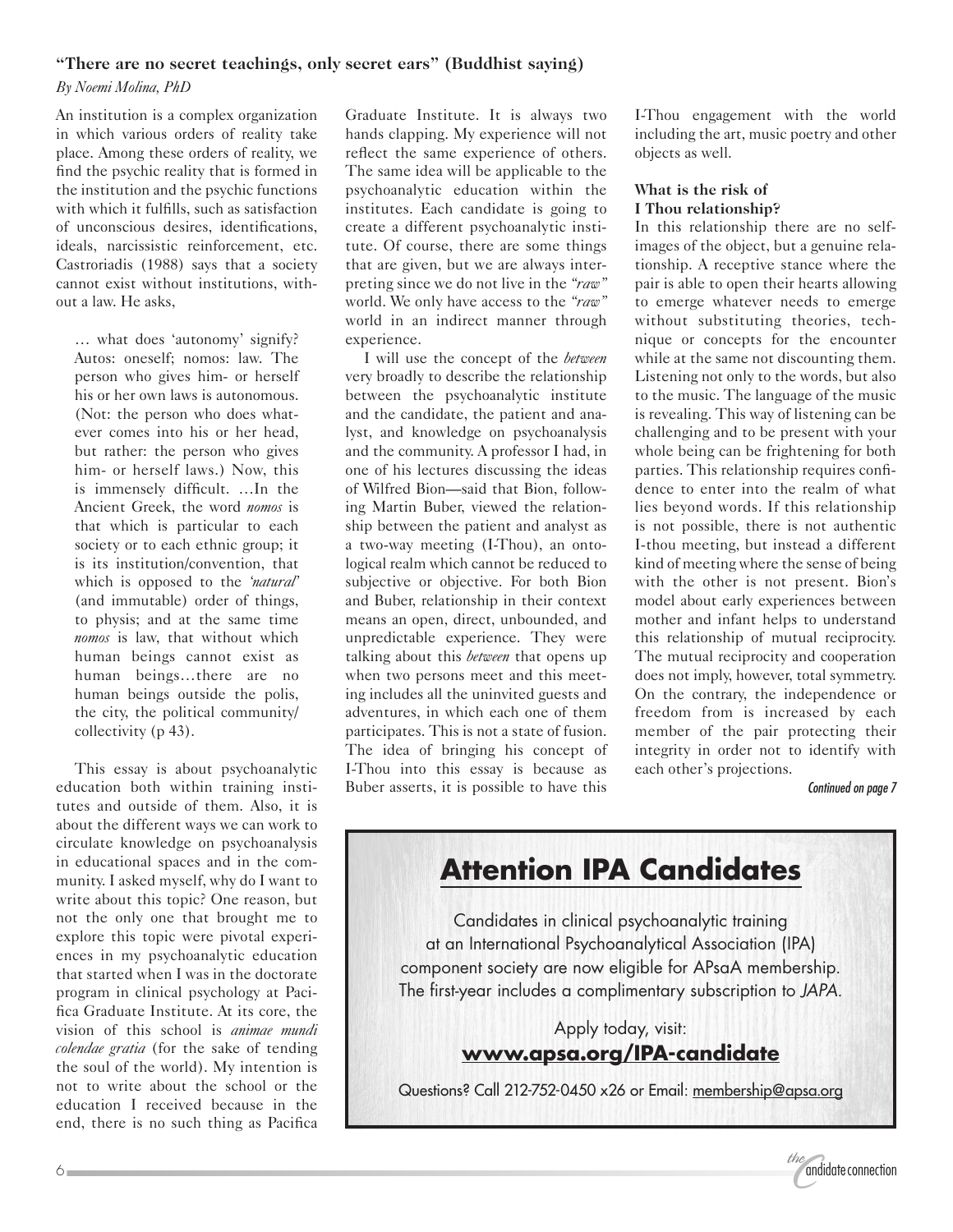#### **A person's** *submission* **to another, adopting different** *personifications* **and the autonomy of the person is at stake**

To be able to maintain the basic principles of psychoanalysis and to continue with the difficult and passionate mission of circulating the knowledge of psychoanalysis one has to realize changes without disorganizing what has been established in psychoanalysis. How to achieve it?

In *"Attacks on Linking"* (1959), Bion uses the term "link" to refer to the patient's relationship with a function rather than with the object that performs the function. Bion said, "My concern is not only with the breast, or penis, or verbal thought, but with their function of providing the link between two objects" (p.102). So, what is the link that occurs between the institute and candidate? What is the function of a psychoanalytic institute? What is the function of having knowledge on psychoanalysis and the community? Is there a function?

When we talk about psychoanalysis in a way we can say that psychoanalysis is multicultural because we have different points of views, different psychoanalytic schools, and multiple lenses in which to view the world. Psychoanalysis assumes complexity and is continually evolving new models and paradigms. Each psychoanalytic school speaks different languages, which is what happens to every nation. However, the question is whether everyone really tries to communicate with colleagues trying to explain concepts constructed with the rules of their language; or if the colleague is willing to be open and curious about new ideas and new ways of defining reality? We have to keep in mind that there are certain limitations of language to express certain experiences. Despite our attempt to detach and allow observation, what happens in session escapes us; it is ineffable, as are the deepest human phenomena, such as love or friendship.

As clinicians, connecting with others on a soul to soul level or a mind to mind level—it is an extraordinary and humbling experience. Beyond the common affiliation with the founder of our discipline and the recognition that unconscious aspects control us—I think it is the *ethics* in our work the common denominators among us. We are passionate clinicians and we hope that our patients also come to be passionate as much as possible so they can achieve truthfully lively intimate relationships with others and with themselves.  $\mathbf{\hat{*}}$ 

## **Schooled in Knowing and Unknowing**

### *By Danielle Speakman, PhD*

All our lives, we are taught to know the answer. We are schooled in the art of raising our hands in a classroom to prove that we have studied enough to have mastered that which is correct, that which is fact. We prove that the answer is 127, not 302. We recite how DNA, which stands for deoxyribonucleic acid, is shaped like a double helix and is responsible for the transfer of genetics from one generation of life form to the next. We memorize taxonomy and the classification of living organisms into kingdom, phylum, class, order, family, genus, and species. We learn how Freud divides the mind into superego, ego and id. I could go on: the realm of fact is itself like the DNA strand—traceable in its minute presence and yet ever growing, always building on itself—infinite.

No one can dispute that "knowing the answer" is a valuable way of learning. At the same time, however, "knowing" always resides alongside the value letting ourselves not know, the value of entering into what cannot be known and will always defy any categories or classifications.

As I near the completion of my first year of psychoanalytic training, I sit with these tensions. We are at once learning various models of mind, though we also must respect the psyche's capacity to continuously reveal itself as ever-greater than our theories and our knowing of it. And so it is with any great thing. In spiritual traditions, a mystic always places herself in a posture of respect with the unknown divine, knowing that god will always be more god than the god that is experienced in her mind. The practice of psychoanalysis is not so different from this spiritual practice, as we surrender to the tension between the ideas of what we hold to be true and that which exists outside of what we have yet discovered.

I recently read the book *When Breath Becomes Air*, written by Paul Kalanithi, a neurosurgeon who himself succumbed to cancer and who wrote this book in his final years. In the book, the author writes about his role as a doctor, about the way the doctor carries a vast responsibility of decision-making, especially when it comes to helping a patient in critical condition. What do you do, Kalanithi asks, when both a patient's brain and heart are in danger at the same time? Do you attend to the heart, but in so doing, render the brain in such a compromised position that existence is merely a prolonged state of vegetation? Or do you attend to the brain, in order to preserve the patient's consciousness and thinking capacity, only to then lose the heart, which would mean the patient would not survive at all?

The doctor holds immense responsibility to decide between two vital organs and, if the patient is in crisis, the patient often is incapacitated enough that he/she cannot verbally express to the doctor his/her own wishes. The doctor sits in a seat of responsibility, a seat that is placed right on the precipice of knowing and not knowing. The doctor must use medical knowledge, but also, the doctor is not driving this life, and there are greater forces at work. The doctor must make his or her best guess in the face of the patient's unknown fate.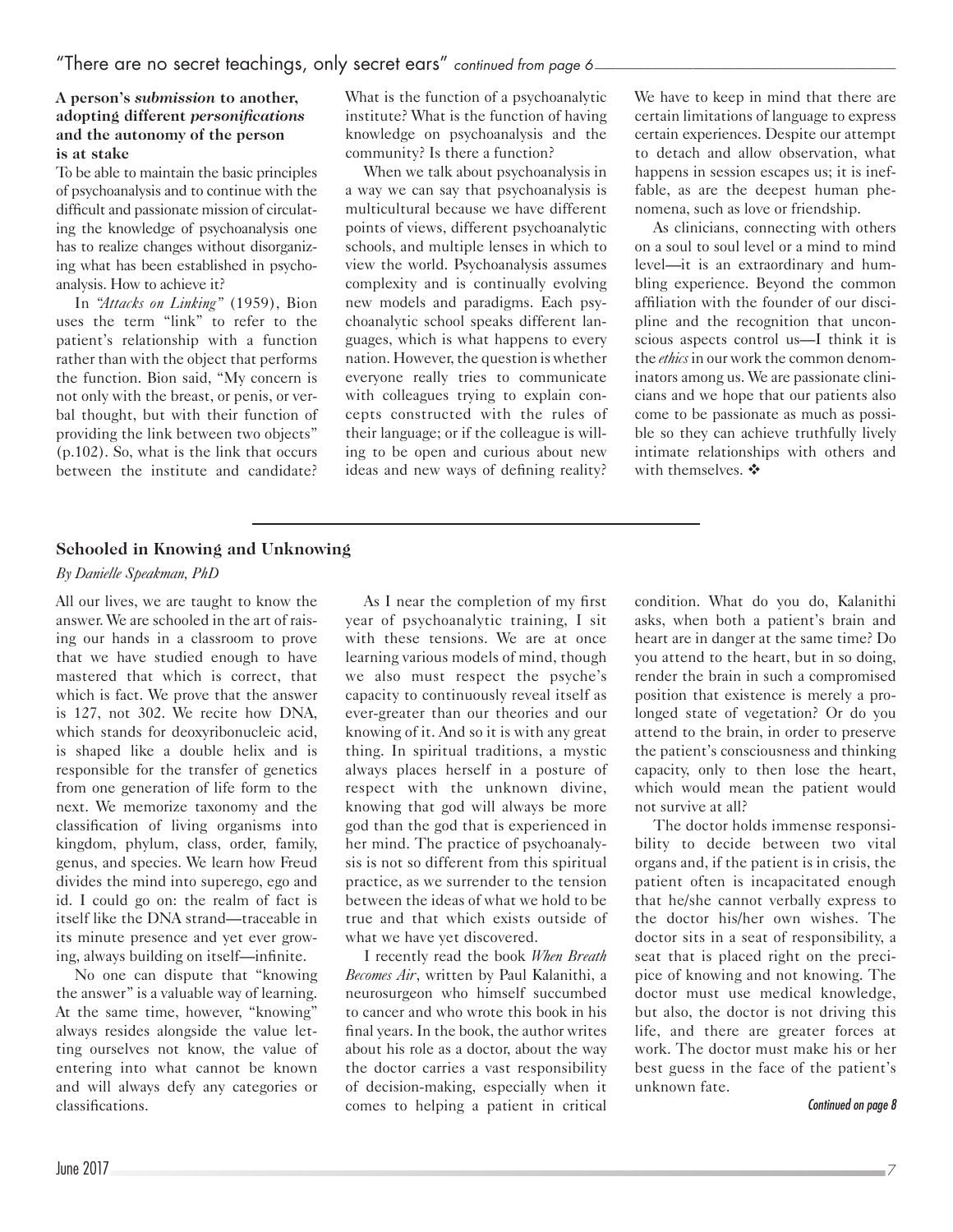## Schooled in Knowing and Unknowing *continued from page 7*

As an analyst-in-training, I am just beginning. I feel myself uneasily stepping into a similar responsibility to the doctor I describe above. Patients come to me with their own version of a critical condition. They may suffer cancer or trauma or loss, they wrestle with the great questions about the difficulties in their lives. Suffering, in its essence—especially great suffering—evicts them from their knowing and casts them out beyond their mooring. In suffering, they attempt to navigate without compass, when the head or the heart may be compromised.

By virtue of my training thus far, which has indeed bestowed on me a certain measure of knowledge, I hold a particular measure of responsibility to my

patients. However, there is so much I cannot know. Both myself and my patients will always see through the glass darkly. There is no theory or formula which paves a guaranteed path. There is no tried and true way that makes everyone well, and sometimes, when the condition is grave enough, the patient does not get better.

Given that, it would do us all well to respect the unknown way, to respect what we do not understand, to respect what is greater than ourselves. Here, I think of the abhaya mudra, a hand gesture of the Buddha, where the Buddha's right palm is held open. It is a gesture that symbolizes fearlessness in the face of the unknown future. In his fearlessness, the Buddha does not sit with fists, ready to fight, but instead he holds his hand open to what may come. This gesture suggests welcome, a laying down of arms, a willingness to come in peace. The Buddha sits on the steady ground of what he knows, while also offering himself to the unknown of what approaches him.

I hope that my schooling in the ways of psychoanalysis will hold this balance. I hope to not only become skilled in the art of describing and demonstrating competency in theory. I hope, instead, that the aperture of my vision will widen and I will see how I know and also how I cannot know. I hope to learn my place in that mystery, and to rest there, with an open and welcoming hand.  $\cdot$ 

## **COMMITTEE UPDATES**

#### **Social Issues Committee**

#### *Alexandra H. Sawicki, MD Chair, Candidates' Social Issues Committee*

Two APsaA departments merged to create the Public Advocacy Department, which now includes a Social Issues Division and involves many candidates. I write with a few updates to make candidates aware of the division's accomplishments and ongoing work. A small group of analysts wrote the Position Statement on Emotion, Group Psychology and Inflammatory Political Rhetoric: The Erosion of Civility in the Digital Age that was approved at the 2017 National Meeting in January. The division also updated two existing position statements. The Position Statement on Physical/Corporal Punishment was revised with up-to-date statistics and replaces the 2013 statement of the same name. The Position Statement to Restore Honor to Service Members Act supports legislative efforts to streamline the process of all people discharged for homosexual conduct to having their discharge upgraded to "Honorable," reestablishing lost benefits, and reinstating awards, medals, and ribbons. The Committee on Gender and Sexuality has

also assembled a model gender and sexuality syllabus with the goal of integrating more modern course readings into institute curriculum and to put readings in a historical context for candidates and graduate analysts. These syllabi can be found on the APsaA website [http://www.](http://www.apsa.org/gender-sexuality-curriculum) [apsa.org/gender-sexuality-curriculum](http://www.apsa.org/gender-sexuality-curriculum). The APsaA's Service Members and Veterans Initiative (SVI) is hosting part-5 of their webinars series on war-trauma on May 3rd @ 8pm ET. You can learn more about this webinar series, register, and watch past sessions at [http://www.apsa.](http://www.apsa.org/war-trauma-series) [org/war-trauma-series](http://www.apsa.org/war-trauma-series). On Saturday, June 10 at the 106th Annual Meeting in Austin, APsaA's Public Advocacy Department, co-chaired by Brenda Bauer, will sponsor a program, "A Psychoanalytic Perspective on the Gun in American Culture." JoAnn Ponder will moderate the panel that includes Patrick Blanchfield, Harold Kudler and Jeffrey Taxman.

These are just some of the highlights. Candidates who are interested in learning more about the work of the Candidates' Social Issues Committee and the Public Advocacy Department should contact me for more information at [alexandra.sawicki@gmail.com](mailto:alexandra.sawicki@gmail.com).

## **Candidates' Council Psychoanalytic Paper Prize** *April 2017*

*Holly Crisp-Han, MD*

The Candidates' Council Psychoanalytic Paper Prize congratulates its two winners this past year, Dr. Susan Barbour and Dr. Steven Baum. We are calling for submissions for this years' prize. We hope that candidates will plan to attend the upcoming paper presentation at the meeting in Austin in June and also will consider submitting their own writing for the prize this year.

The prize is awarded annually based on a competition among candidate members who submit papers to be considered. The award-winning papers are chosen based on a peer review process with candidate colleagues serving as readers.

*Continued on page 9* This year's prize winner was Susan Barbour, Ed.D., a recent graduate of Pittsburgh Psychoanalytic Center, now practicing in Milwaukee. She presented her paper, "The Economic Problem of Candidacy" at APsaA's 2017 National Meeting in January. Nancy Chodorow, Ph.D., Training and Supervising Analyst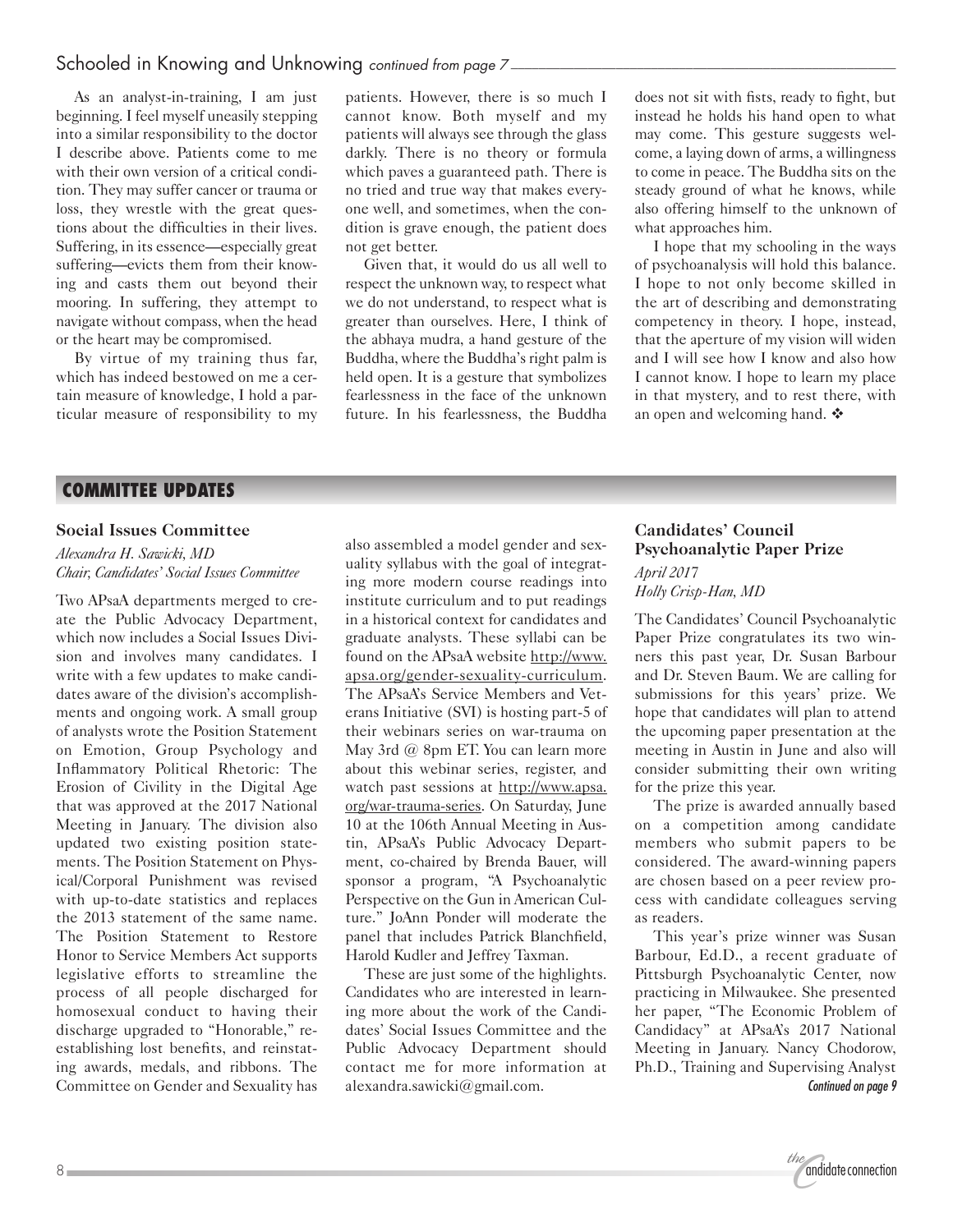## Committee Updates *continued from page 8*

at the Boston Psychoanalytic Society and Institute, led a thoughtful discussion and we had a lively conversation with much interest in the problems of the fee and economics in candidacy.

This year's semifinalist winner, Steven Baum, Psy.D., is a recent graduate of the San Francisco Center for Psychoanalysis. He will be presenting his paper, "The Analyst's Enactments" at the 106th Annual Meeting in June in Austin. The discussant will be Cynthia Lee, Ph.D.,

Training and Supervising Analyst at the Center for Psychoanalytic Studies, from Austin, who will lead a conversation regarding the experience of enactments, as well as a broader discussion about psychoanalytic writing. We hope you will attend his presentation and participate in a conversation about enactments and candidate writing!

We received numerous excellent submissions this past year and have been pleased with the growing interest in the



Chair, Candidates' Council Paper Prize (E) hollycrisphan@crisphan.com

prize. We congratulate all of the candidate writers who developed their writing and submitted their work to the competition. We are thankful to the candidates who served as readers and provided thoughtful reviews. Both of the winners have written on topics that are pertinent to issues facing candidates.

We are now accepting submissions for the next round of the prize.

We invite candidates to consider submitting their papers for the prize submissions are due on August 1, 2017. The prize is an exciting opportunity to develop, encourage, and showcase candidates' creativity. For prize winners, it is an important opportunity to be recognized as a candidate writer and have a chance to present your work nationally with experienced APsaA analysts, thinkers, and writers as discussants.

Any candidate member of APsaA is eligible to apply and submit a paper that has not been previously published or submitted for publication, and is no longer than 30 double-spaced pages. If you have recently graduated, you are eligible to submit a paper for the prize anytime during the year following your graduation. We are glad to be able to offer a prize award in 2017 of \$1,000 for the first prize and \$500 for the semifinalist. Going forward, we plan to continue with the first-prize winner presenting at the Winter meeting, and the semifinalist presenting at the Summer meeting. If you have any questions about the paper prize or submission requirements, please email me at [hollycrisphan@crisphan.com](mailto:hollycrisphan@crisphan.com).

If you are interested in serving as a reader/reviewer for the prize, please contact me. It is a good way to learn about the prize and the paper review process.

We hope you will plan to attend the Candidates' Council Psychoanalytic Paper Prize presentation at the 106th Annual Meeting on Friday, June 9 and hear Dr. Baum's paper, and we look forward to reading your submissions of your papers for the prize!